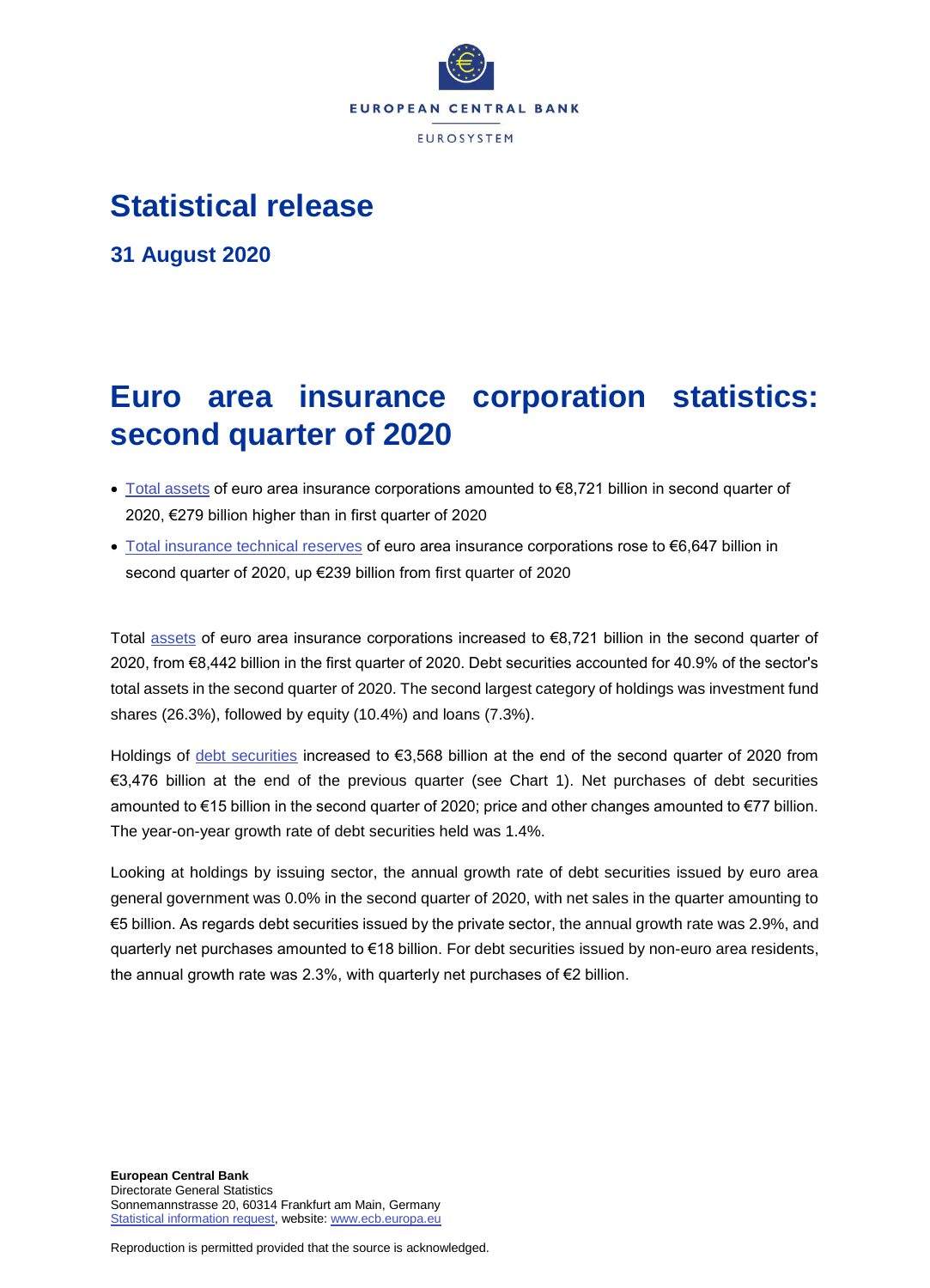#### **Chart 1**

Insurance corporations' holdings of debt securities by issuing sector



[Data for insurance corporations' holdings of debt securities by issuing sector](https://sdw.ecb.europa.eu/browseSelection.do?type=series&q=ICB.Q.U2.X.S128.A30.T.4.U2.S1._T.EUR%2c+ICB.Q.U2.X.S128.A30.T.4.U2.S13._T.EUR%2c+ICB.Q.U2.X.S128.A30.T.4.U4.S1._T.EUR%2c+ICB.Q.U2.X.S128.A30.T.4.W0.S1._T.EUR&node=SEARCHRESULTS&ec=&oc=&rc=&cv=&pb=&dc=&df=)

Turning to insurance corporations' holdings of [investment fund shares,](https://sdw.ecb.europa.eu/browseSelection.do?type=series&q=ICB.Q.U2.X.S128.A60.T.1.W0.S1._T.EUR+ICB.Q.U2.X.S128.A60.T.4.W0.S1._T.EUR+ICB.Q.U2.X.S128.A60.T.Z.W0.S1._T.EUR&node=SEARCHRESULTS&ec=&oc=&rc=&cv=&pb=&dc=&df=) these increased to €2,296 billion in the second quarter of 2020, from €2,167 billion in the previous quarter, with net purchases of €11 billion and price and other changes of €119 billion (see Chart 2). The year-on-year growth rate in the second quarter of 2020 was 3.9%.

The annual growth rate of euro area money market fund shares held by insurance corporations was -14.0% in the second quarter of 2020, with net sales in the quarter amounting to €12 billion. As regards holdings of euro area non-money market fund shares, the annual growth rate was 5.2%, with quarterly net purchases amounting to €24 billion. For investment fund shares issued by non-euro area residents, the annual growth rate was 5.3%, with quarterly net sales of €1 billion.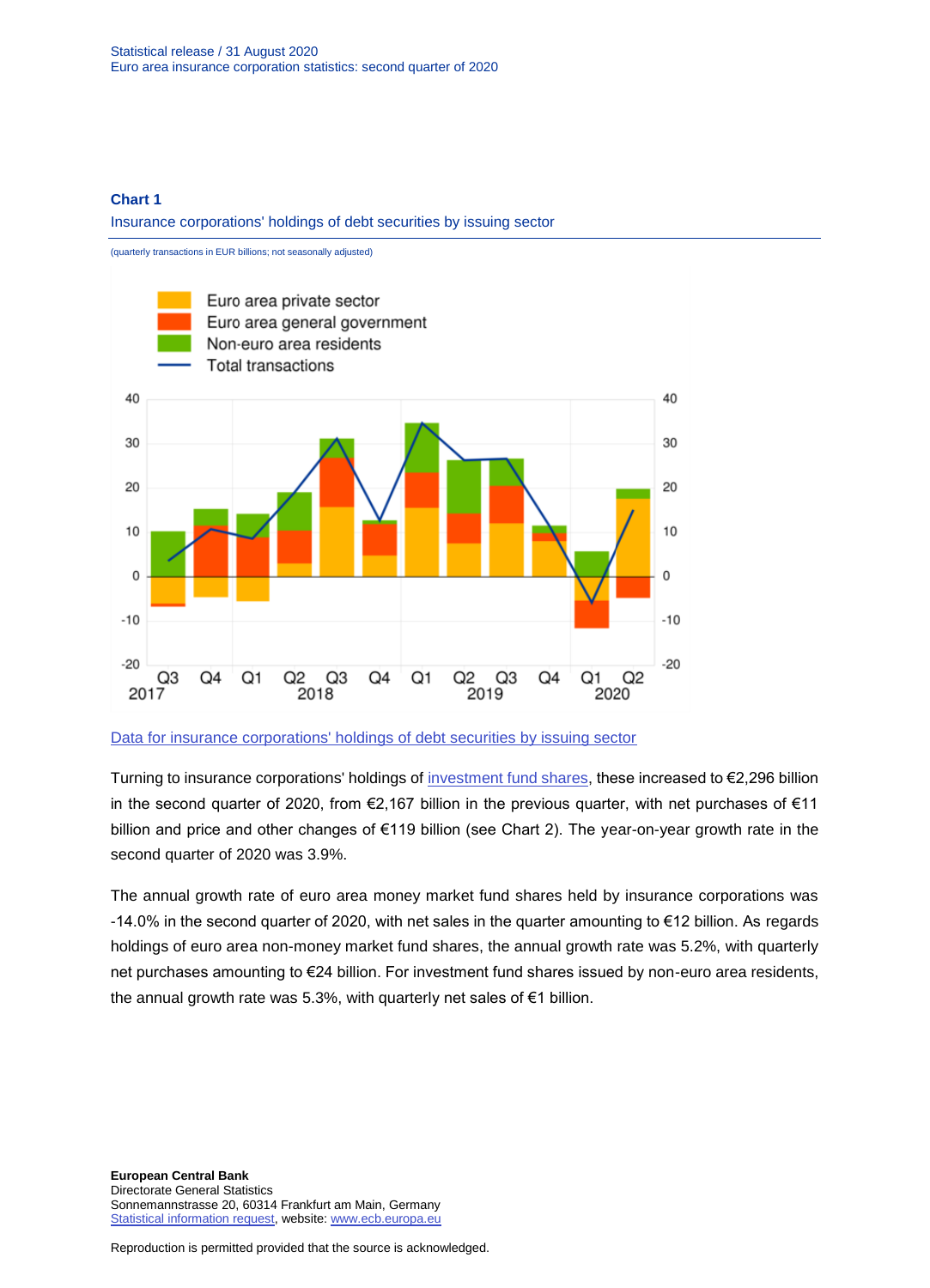#### **Chart 2**

Insurance corporations' holdings of investment fund shares by issuing sector



[Data for insurance corporations' holdings of investment fund shares by issuing sector](https://sdw.ecb.europa.eu/browseSelection.do?type=series&q=ICB.Q.U2.X.S128.A61.T.4.U2.S12K._T.EUR%2c+ICB.Q.U2.X.S128.A62.T.4.U2.S124._T.EUR%2c++ICB.Q.U2.X.S128.A60.T.4.U4.S1._T.EUR%2c+ICB.Q.U2.X.S128.A60.T.4.W0.S1._T.EUR&node=SEARCHRESULTS&ec=&oc=&rc=&cv=&pb=&dc=&df=)

In terms of main liabilities, total [insurance technical reserves](https://sdw.ecb.europa.eu/browseSelection.do?type=series&q=ICB.Q.U2.X.S128.L40.T.1.W0.S1._T.EUR+ICB.Q.U2.X.S128.L41.T.1.W0.S1._T.EUR++ICB.Q.U2.X.S128.L411.T.1.W0.S1._T.EUR+&node=SEARCHRESULTS&ec=&oc=&rc=&cv=&pb=&dc=&df=) of insurance corporations amounted to €6,647 billion in the second quarter of 2020, up from €6,407 billion in the first quarter of 2020 (see Annex). Life insurance technical reserves accounted for 90.6% of total insurance technical reserves in the second quarter of 2020. Unit-linked products amounted to €1,248 billion, accounting for 20.7% of total life insurance technical reserves.

From now on, this statistical release will also provide annual data on euro area insurance corporations' written premiums, incurred claims and acquisition expenses, which are related to the profitability of insurance corporations. Total written premiums rose to €1,127 billion in 2019 (corresponding to 18.9% of total insurance technical reserves at end-2018), up from €1,053 billion in 2018 (17.5%). In the same period, claims increased from €773 billion (12.8%) to €822 billion (13.8%) and acquisition expenses rose from €106 billion (1.8%) to €116 billion (1.9%).

**For queries, please use the [statistical information request](https://ecb-registration.escb.eu/statistical-information) form.**

**European Central Bank** Directorate General Statistics Sonnemannstrasse 20, 60314 Frankfurt am Main, Germany [Statistical information request,](https://ecb-registration.escb.eu/statistical-information) website: [www.ecb.europa.eu](http://www.ecb.europa.eu/)

Reproduction is permitted provided that the source is acknowledged.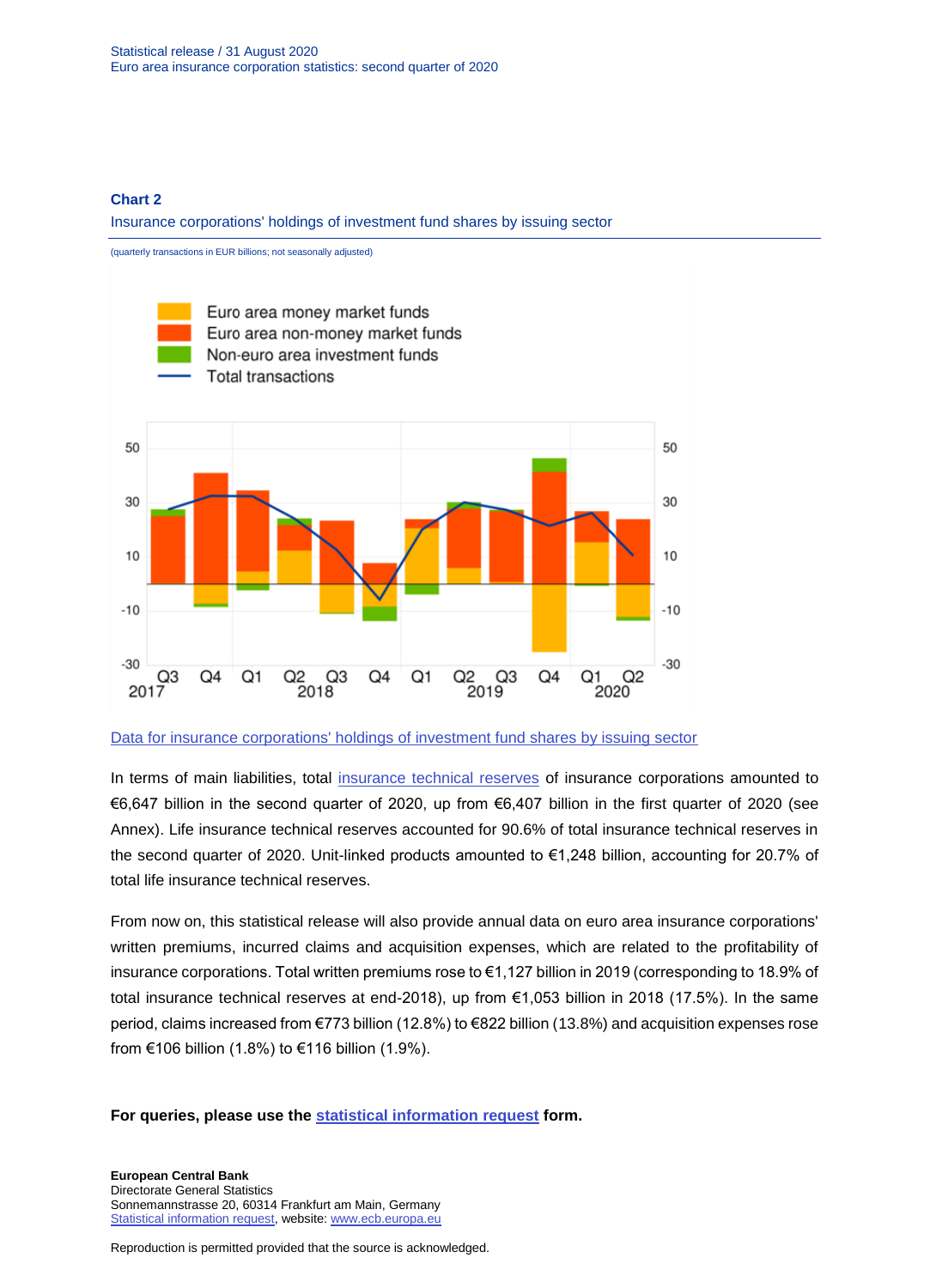#### **Notes:**

"Other assets" includes currency and deposits, insurance technical reserves and related claims, financial derivatives, non-financial assets and remaining assets.

"Private sector" refers to euro area excluding general government.

"Investment funds" includes money market funds and non-money market funds.

Hyperlinks in the main body of the statistical release and in the annex table lead to data that may change with subsequent releases as a result of revisions. Figures shown in the annex table are a snapshot of the data as at the time of the current release.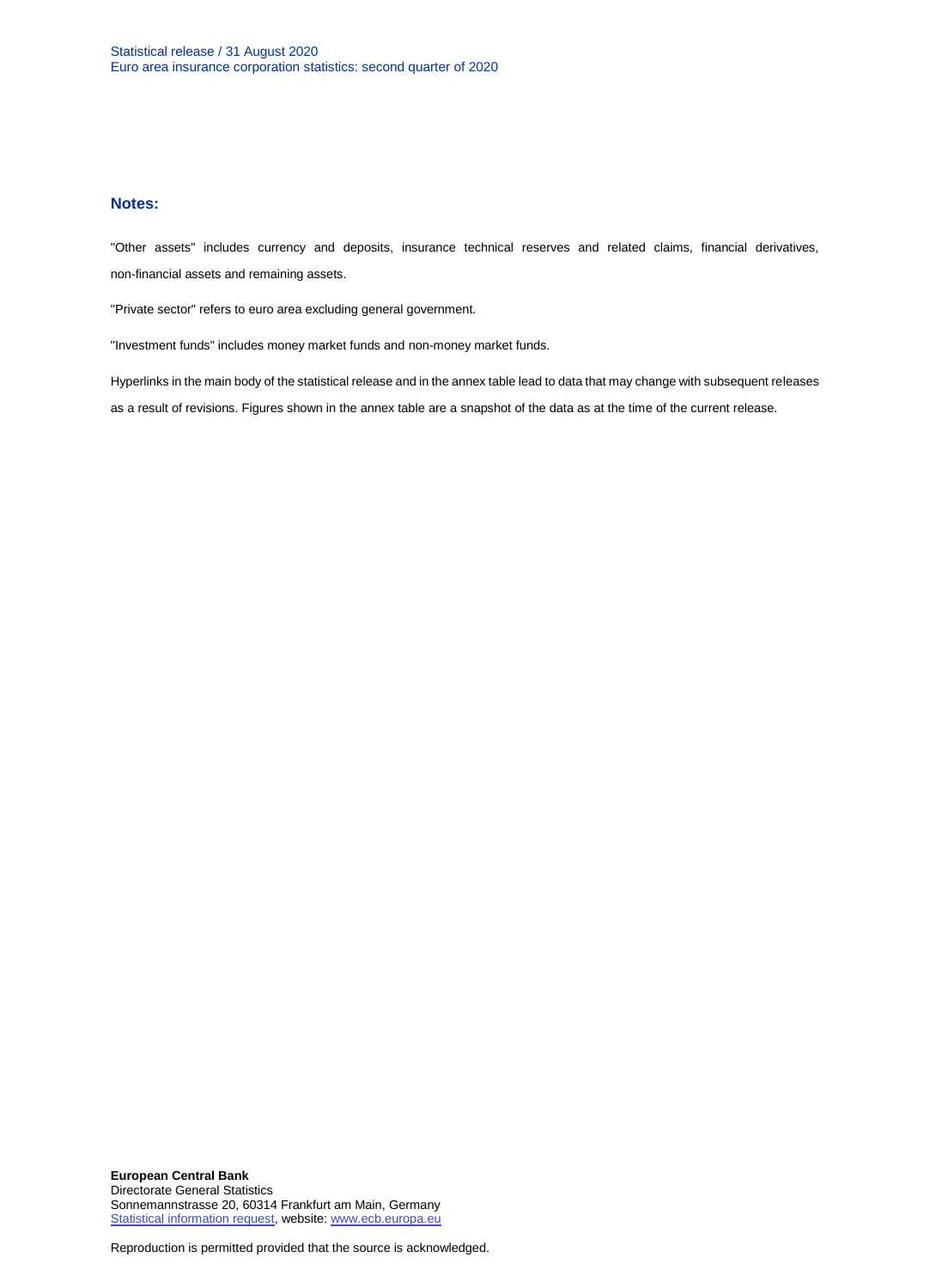### Table 1. Assets and liabilities of euro area insurance corporations<br>(EUR billions; amounts outstanding at end of period; transactions during the period; growth rates in percentages)<sup>1)</sup>

| <b>Total assets/liabilities</b><br>8,772<br>8,697<br>8,442<br><b>Assets</b><br>Currency and deposits<br>471<br>487<br>508<br>Loans<br>634<br>616<br>619<br>Debt securities<br>3,643<br>3,568<br>3,476<br>Issued by euro area residents<br>2,940<br>2,872<br>2,801<br>General government<br>1,762<br>1,689<br>1,708<br>Domestic general government<br>1,172<br>1,133<br>1,116<br>Other euro area general government<br>591<br>575<br>573<br>Private sector<br>1,177<br>1,164<br>1,111<br>Issued by non-euro area residents<br>696<br>703<br>675<br>Equity<br>943<br>860<br>906<br>of which: Listed shares<br>221<br>231<br>182<br>202<br>Issued by euro area residents<br>165<br>171<br>133<br>145<br>Issued by non-euro area residents<br>56<br>59<br>49<br>Investment fund shares<br>2,290<br>2,330<br>2,167<br>2,296<br>Issued by euro area residents<br>2,228<br>2,265<br>2,109<br>Money market funds<br>149<br>123<br>139<br>Non-money market funds<br>1,970<br>2,080<br>2,142<br>Issued by non-euro area residents<br>62<br>65<br>58<br>Insurance technical reserves and related claims <sup>2)</sup><br>301<br>303<br>311<br><b>Financial derivatives</b><br>77<br>57<br>77<br>Non-financial assets<br>137<br>141<br>141<br>Remaining assets<br>294<br>264<br>289<br>Liabilities<br>281<br>Loans<br>261<br>245 | Q3 2019 | Q4 2019 | Q1 2020 | Q2 2020         |
|----------------------------------------------------------------------------------------------------------------------------------------------------------------------------------------------------------------------------------------------------------------------------------------------------------------------------------------------------------------------------------------------------------------------------------------------------------------------------------------------------------------------------------------------------------------------------------------------------------------------------------------------------------------------------------------------------------------------------------------------------------------------------------------------------------------------------------------------------------------------------------------------------------------------------------------------------------------------------------------------------------------------------------------------------------------------------------------------------------------------------------------------------------------------------------------------------------------------------------------------------------------------------------------------------------------------|---------|---------|---------|-----------------|
|                                                                                                                                                                                                                                                                                                                                                                                                                                                                                                                                                                                                                                                                                                                                                                                                                                                                                                                                                                                                                                                                                                                                                                                                                                                                                                                      |         |         |         | 8,721           |
|                                                                                                                                                                                                                                                                                                                                                                                                                                                                                                                                                                                                                                                                                                                                                                                                                                                                                                                                                                                                                                                                                                                                                                                                                                                                                                                      |         |         |         |                 |
|                                                                                                                                                                                                                                                                                                                                                                                                                                                                                                                                                                                                                                                                                                                                                                                                                                                                                                                                                                                                                                                                                                                                                                                                                                                                                                                      |         |         |         | 482             |
|                                                                                                                                                                                                                                                                                                                                                                                                                                                                                                                                                                                                                                                                                                                                                                                                                                                                                                                                                                                                                                                                                                                                                                                                                                                                                                                      |         |         |         | 638             |
|                                                                                                                                                                                                                                                                                                                                                                                                                                                                                                                                                                                                                                                                                                                                                                                                                                                                                                                                                                                                                                                                                                                                                                                                                                                                                                                      |         |         |         | 3,568           |
|                                                                                                                                                                                                                                                                                                                                                                                                                                                                                                                                                                                                                                                                                                                                                                                                                                                                                                                                                                                                                                                                                                                                                                                                                                                                                                                      |         |         |         | 2,867           |
|                                                                                                                                                                                                                                                                                                                                                                                                                                                                                                                                                                                                                                                                                                                                                                                                                                                                                                                                                                                                                                                                                                                                                                                                                                                                                                                      |         |         |         | 1,708           |
|                                                                                                                                                                                                                                                                                                                                                                                                                                                                                                                                                                                                                                                                                                                                                                                                                                                                                                                                                                                                                                                                                                                                                                                                                                                                                                                      |         |         |         | 1,135           |
|                                                                                                                                                                                                                                                                                                                                                                                                                                                                                                                                                                                                                                                                                                                                                                                                                                                                                                                                                                                                                                                                                                                                                                                                                                                                                                                      |         |         |         | 573             |
|                                                                                                                                                                                                                                                                                                                                                                                                                                                                                                                                                                                                                                                                                                                                                                                                                                                                                                                                                                                                                                                                                                                                                                                                                                                                                                                      |         |         |         | 1,159           |
|                                                                                                                                                                                                                                                                                                                                                                                                                                                                                                                                                                                                                                                                                                                                                                                                                                                                                                                                                                                                                                                                                                                                                                                                                                                                                                                      |         |         |         | 701             |
|                                                                                                                                                                                                                                                                                                                                                                                                                                                                                                                                                                                                                                                                                                                                                                                                                                                                                                                                                                                                                                                                                                                                                                                                                                                                                                                      |         |         |         | 903             |
|                                                                                                                                                                                                                                                                                                                                                                                                                                                                                                                                                                                                                                                                                                                                                                                                                                                                                                                                                                                                                                                                                                                                                                                                                                                                                                                      |         |         |         |                 |
|                                                                                                                                                                                                                                                                                                                                                                                                                                                                                                                                                                                                                                                                                                                                                                                                                                                                                                                                                                                                                                                                                                                                                                                                                                                                                                                      |         |         |         | 57              |
|                                                                                                                                                                                                                                                                                                                                                                                                                                                                                                                                                                                                                                                                                                                                                                                                                                                                                                                                                                                                                                                                                                                                                                                                                                                                                                                      |         |         |         |                 |
|                                                                                                                                                                                                                                                                                                                                                                                                                                                                                                                                                                                                                                                                                                                                                                                                                                                                                                                                                                                                                                                                                                                                                                                                                                                                                                                      |         |         |         | 2,238           |
|                                                                                                                                                                                                                                                                                                                                                                                                                                                                                                                                                                                                                                                                                                                                                                                                                                                                                                                                                                                                                                                                                                                                                                                                                                                                                                                      |         |         |         | 129             |
|                                                                                                                                                                                                                                                                                                                                                                                                                                                                                                                                                                                                                                                                                                                                                                                                                                                                                                                                                                                                                                                                                                                                                                                                                                                                                                                      |         |         |         | 2,108           |
|                                                                                                                                                                                                                                                                                                                                                                                                                                                                                                                                                                                                                                                                                                                                                                                                                                                                                                                                                                                                                                                                                                                                                                                                                                                                                                                      |         |         |         | 59              |
|                                                                                                                                                                                                                                                                                                                                                                                                                                                                                                                                                                                                                                                                                                                                                                                                                                                                                                                                                                                                                                                                                                                                                                                                                                                                                                                      |         |         |         | 316             |
|                                                                                                                                                                                                                                                                                                                                                                                                                                                                                                                                                                                                                                                                                                                                                                                                                                                                                                                                                                                                                                                                                                                                                                                                                                                                                                                      |         |         |         | 79              |
|                                                                                                                                                                                                                                                                                                                                                                                                                                                                                                                                                                                                                                                                                                                                                                                                                                                                                                                                                                                                                                                                                                                                                                                                                                                                                                                      |         |         |         | 141             |
|                                                                                                                                                                                                                                                                                                                                                                                                                                                                                                                                                                                                                                                                                                                                                                                                                                                                                                                                                                                                                                                                                                                                                                                                                                                                                                                      |         |         |         | 296             |
|                                                                                                                                                                                                                                                                                                                                                                                                                                                                                                                                                                                                                                                                                                                                                                                                                                                                                                                                                                                                                                                                                                                                                                                                                                                                                                                      |         |         |         |                 |
|                                                                                                                                                                                                                                                                                                                                                                                                                                                                                                                                                                                                                                                                                                                                                                                                                                                                                                                                                                                                                                                                                                                                                                                                                                                                                                                      |         |         |         | 289             |
| Debt securities issued                                                                                                                                                                                                                                                                                                                                                                                                                                                                                                                                                                                                                                                                                                                                                                                                                                                                                                                                                                                                                                                                                                                                                                                                                                                                                               | 131     | 132     | 132     | 135             |
| Equity<br>1,122<br>1,137<br>1,249                                                                                                                                                                                                                                                                                                                                                                                                                                                                                                                                                                                                                                                                                                                                                                                                                                                                                                                                                                                                                                                                                                                                                                                                                                                                                    |         |         |         | 1,170           |
| Insurance technical reserves<br>6,739<br>6,578<br>6,407                                                                                                                                                                                                                                                                                                                                                                                                                                                                                                                                                                                                                                                                                                                                                                                                                                                                                                                                                                                                                                                                                                                                                                                                                                                              |         |         |         | 6,647           |
| Life insurance technical reserves<br>6,136<br>6,000<br>5,790                                                                                                                                                                                                                                                                                                                                                                                                                                                                                                                                                                                                                                                                                                                                                                                                                                                                                                                                                                                                                                                                                                                                                                                                                                                         |         |         |         | 6,021           |
| Unit-linked insurance technical reserves<br>1,268<br>1,290<br>1,158                                                                                                                                                                                                                                                                                                                                                                                                                                                                                                                                                                                                                                                                                                                                                                                                                                                                                                                                                                                                                                                                                                                                                                                                                                                  |         |         |         | 1,248           |
| Non-unit-linked insurance technical reserves<br>4,867<br>4,710<br>4,632<br>Non-life insurance technical reserves<br>603<br>578<br>618                                                                                                                                                                                                                                                                                                                                                                                                                                                                                                                                                                                                                                                                                                                                                                                                                                                                                                                                                                                                                                                                                                                                                                                |         |         |         | 4,772<br>626    |
| <b>Financial derivatives</b><br>40<br>35<br>41                                                                                                                                                                                                                                                                                                                                                                                                                                                                                                                                                                                                                                                                                                                                                                                                                                                                                                                                                                                                                                                                                                                                                                                                                                                                       |         |         |         | 41              |
| Remaining liabilities<br>464<br>458<br>459                                                                                                                                                                                                                                                                                                                                                                                                                                                                                                                                                                                                                                                                                                                                                                                                                                                                                                                                                                                                                                                                                                                                                                                                                                                                           |         |         |         | 438             |
|                                                                                                                                                                                                                                                                                                                                                                                                                                                                                                                                                                                                                                                                                                                                                                                                                                                                                                                                                                                                                                                                                                                                                                                                                                                                                                                      |         |         |         |                 |
| Selected transactions - assets<br>Debt securities                                                                                                                                                                                                                                                                                                                                                                                                                                                                                                                                                                                                                                                                                                                                                                                                                                                                                                                                                                                                                                                                                                                                                                                                                                                                    |         |         |         |                 |
| 27<br>11<br>$-6$<br>Issued by euro area residents<br>21<br>$-12$<br>10                                                                                                                                                                                                                                                                                                                                                                                                                                                                                                                                                                                                                                                                                                                                                                                                                                                                                                                                                                                                                                                                                                                                                                                                                                               |         |         |         | 15<br>13        |
| General government<br>$\overline{2}$<br>8<br>$-6$                                                                                                                                                                                                                                                                                                                                                                                                                                                                                                                                                                                                                                                                                                                                                                                                                                                                                                                                                                                                                                                                                                                                                                                                                                                                    |         |         |         | $-5$            |
| Private sector<br>$-5$<br>12<br>8                                                                                                                                                                                                                                                                                                                                                                                                                                                                                                                                                                                                                                                                                                                                                                                                                                                                                                                                                                                                                                                                                                                                                                                                                                                                                    |         |         |         | 18              |
| Issued by non-euro area residents<br>$\overline{2}$<br>6<br>6                                                                                                                                                                                                                                                                                                                                                                                                                                                                                                                                                                                                                                                                                                                                                                                                                                                                                                                                                                                                                                                                                                                                                                                                                                                        |         |         |         | $\overline{2}$  |
| Equity of which: Listed shares<br>$-2$<br>$\mathbf 0$<br>1                                                                                                                                                                                                                                                                                                                                                                                                                                                                                                                                                                                                                                                                                                                                                                                                                                                                                                                                                                                                                                                                                                                                                                                                                                                           |         |         |         | $-2$            |
| Investment fund shares<br>27<br>22<br>26                                                                                                                                                                                                                                                                                                                                                                                                                                                                                                                                                                                                                                                                                                                                                                                                                                                                                                                                                                                                                                                                                                                                                                                                                                                                             |         |         |         | 11              |
| Issued by euro area residents<br>27<br>17<br>27                                                                                                                                                                                                                                                                                                                                                                                                                                                                                                                                                                                                                                                                                                                                                                                                                                                                                                                                                                                                                                                                                                                                                                                                                                                                      |         |         |         | 12 <sup>2</sup> |
| Money market funds<br>$-25$<br>$\mathbf{1}$<br>16                                                                                                                                                                                                                                                                                                                                                                                                                                                                                                                                                                                                                                                                                                                                                                                                                                                                                                                                                                                                                                                                                                                                                                                                                                                                    |         |         |         | $-12$           |
| Non-money market funds<br>26<br>42<br>11                                                                                                                                                                                                                                                                                                                                                                                                                                                                                                                                                                                                                                                                                                                                                                                                                                                                                                                                                                                                                                                                                                                                                                                                                                                                             |         |         |         | 24              |
| Issued by non-euro area residents<br>5<br>$-1$<br>$\mathbf 0$                                                                                                                                                                                                                                                                                                                                                                                                                                                                                                                                                                                                                                                                                                                                                                                                                                                                                                                                                                                                                                                                                                                                                                                                                                                        |         |         |         | $-1$            |
| Selected growth rates - assets                                                                                                                                                                                                                                                                                                                                                                                                                                                                                                                                                                                                                                                                                                                                                                                                                                                                                                                                                                                                                                                                                                                                                                                                                                                                                       |         |         |         |                 |
| Debt securities<br>3.0<br>2.9<br>1.7                                                                                                                                                                                                                                                                                                                                                                                                                                                                                                                                                                                                                                                                                                                                                                                                                                                                                                                                                                                                                                                                                                                                                                                                                                                                                 |         |         |         | 1.4             |
| Issued by euro area residents<br>2.6<br>2.5<br>1.2                                                                                                                                                                                                                                                                                                                                                                                                                                                                                                                                                                                                                                                                                                                                                                                                                                                                                                                                                                                                                                                                                                                                                                                                                                                                   |         |         |         | 1.1             |
| 1.5<br>0.7<br>General government<br>1.9                                                                                                                                                                                                                                                                                                                                                                                                                                                                                                                                                                                                                                                                                                                                                                                                                                                                                                                                                                                                                                                                                                                                                                                                                                                                              |         |         |         | 0.0             |
| Private sector<br>3.6<br>3.9<br>2.0                                                                                                                                                                                                                                                                                                                                                                                                                                                                                                                                                                                                                                                                                                                                                                                                                                                                                                                                                                                                                                                                                                                                                                                                                                                                                  |         |         |         | 2.9             |
| Issued by non-euro area residents<br>4.7<br>4.6<br>3.8                                                                                                                                                                                                                                                                                                                                                                                                                                                                                                                                                                                                                                                                                                                                                                                                                                                                                                                                                                                                                                                                                                                                                                                                                                                               |         |         |         | 2.3             |
| Equity of which: Listed shares<br>$-0.8$<br>$-1.2$<br>0.7<br>Investment fund shares                                                                                                                                                                                                                                                                                                                                                                                                                                                                                                                                                                                                                                                                                                                                                                                                                                                                                                                                                                                                                                                                                                                                                                                                                                  |         |         |         | $-1.4$          |
| 4.7<br>3.4<br>4.8<br>Issued by euro area residents<br>3.8<br>4.6<br>4.6                                                                                                                                                                                                                                                                                                                                                                                                                                                                                                                                                                                                                                                                                                                                                                                                                                                                                                                                                                                                                                                                                                                                                                                                                                              |         |         |         | 3.9<br>3.8      |
| Money market funds<br>15.0<br>2.2<br>$-1.7$                                                                                                                                                                                                                                                                                                                                                                                                                                                                                                                                                                                                                                                                                                                                                                                                                                                                                                                                                                                                                                                                                                                                                                                                                                                                          |         |         |         | $-14.0$         |
| Non-money market funds<br>3.0<br>4.7<br>5.1                                                                                                                                                                                                                                                                                                                                                                                                                                                                                                                                                                                                                                                                                                                                                                                                                                                                                                                                                                                                                                                                                                                                                                                                                                                                          |         |         |         | 5.2             |
| Issued by non-euro area residents<br>5.5<br>$-10.0$<br>12.0                                                                                                                                                                                                                                                                                                                                                                                                                                                                                                                                                                                                                                                                                                                                                                                                                                                                                                                                                                                                                                                                                                                                                                                                                                                          |         |         |         | 5.3             |

Source: ECB.<br>1) Figures may not add up due to rounding.<br>2) May include non-life insurance technical reserves, claims of insurance corporations on pension managers and provisions for calls under standardised guarantees.